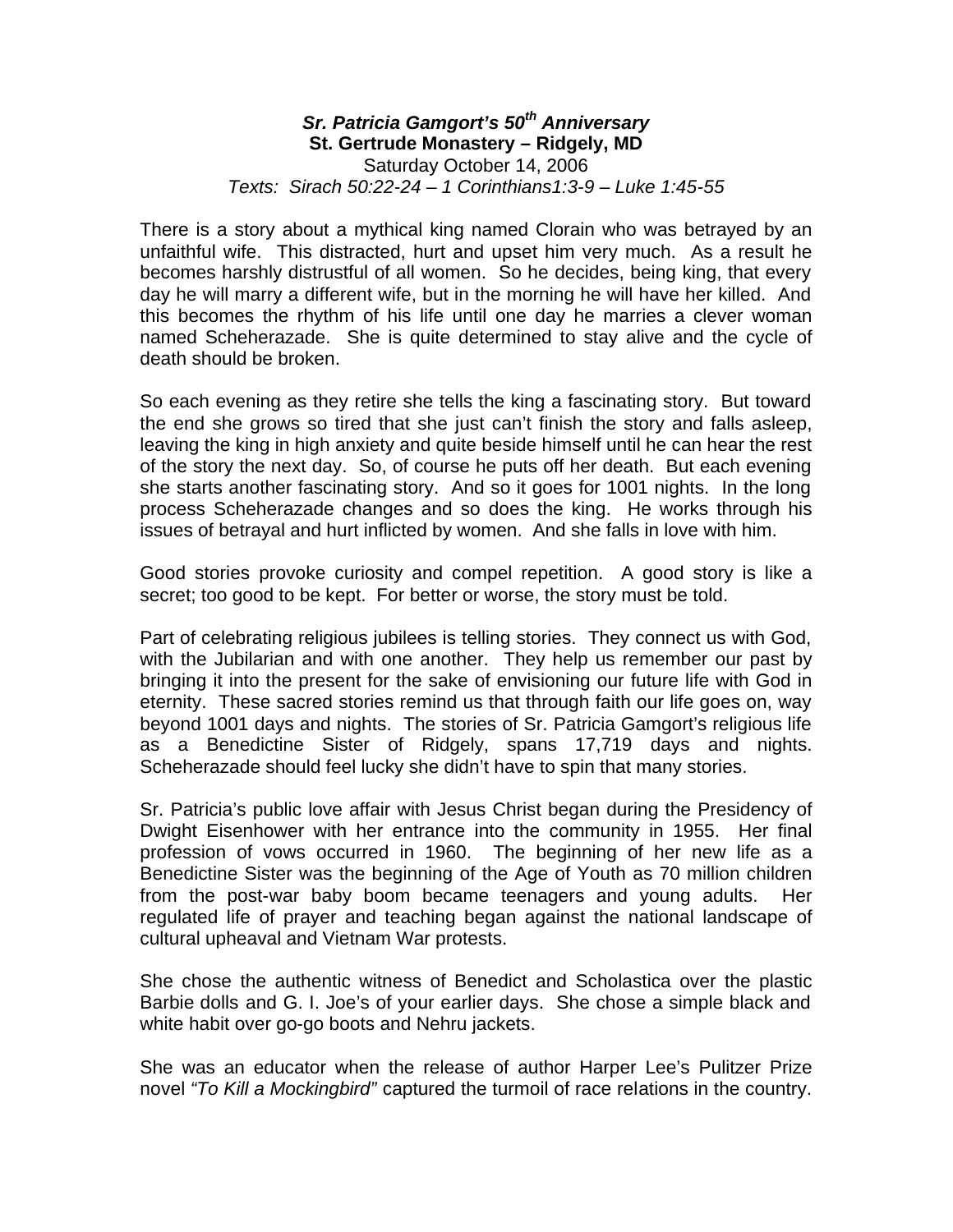She was no doubt awakened to the environmental movement by the release of Rachel Carson's book, *"Silent Spring."* And as one who pledged a vow of poverty, she became aware of the consumer movement through Ralph Nader's book, *"Unsafe at any Speed."* 

The seeds of her preferable option for peace over war were sown in her by the Creator God who gave her life. It was nurtured years later by the creation of the Peace Corps by President Kennedy in 1961. Her value of non-violence was no doubt influenced by Martin Luther King, Jr's "I have a dream speech" in 1963. And I have no idea how her imagination was influenced by Astronauts Neil Armstrong and Buzz Aldrin's walk on the moon as part of the Apollo XI mission in 1969.

Sr. Miriam Ruth, who edited the recently published *"Tell It With Joy – A Narrative of the Sisters of St. Benedict"* gives testimony to these spiritual values in her on page 46.

*"A never-to-be-forgotten day in the life of our Sisters in Rehoboth made the headlines in the Issue Number Two of 'The Dialog' for April 1962. "Someday" said a prominent lady at the Rehoboth resort, "I may forget this coastal storm and 7 ½ million dollar damage, but I'll never forget the sight of these Sisters from St. Edmond's, out serving coffee in the middle of all that rain and wind." The Atlantic Ocean had gone on a rampage and seemed determined to swallow the Delaware Coast. While the National Guard stood their ground, protecting whatever they could from the ravages of the storm, Srs. Leonard Sonntag, Jerome Toomey, Vincent Schroeder, and Theresa, a.ka. Patricia Gamgort started their 'coffee rounds' in their station wagon, bringing some small measure of comfort to the struggling men."* 

While other parts of the diocese were going to a James Bond movie during that storm or dancing to the hottest selling song, "Mack the Knife," watching "Andy Griffith," "Star Trek," Twilight Zone," or "I Dream of Jeannie," on TV, Sr. Theresa Gamgort was in the storm zone serving Maxwell House Coffee to the National Guard because Starbucks wasn't even a dream then.

Her Prioress years saw the beginnings of the *Spring Benefit Weekend* for the Benedictine School in 1980, the creation of St. Martin's Barn in 1983 and the construction and dedication of this monastery chapel on the feast of St. Gertrude November 16, 1986.

All of the above is the stuff of the stories you share in common with Patricia as either a relative or a religious sister of St. Benedict. When these personal stories are brought into conversation with scripture stories then God enters our lives and the story telling takes on a sacred and eternal dimension.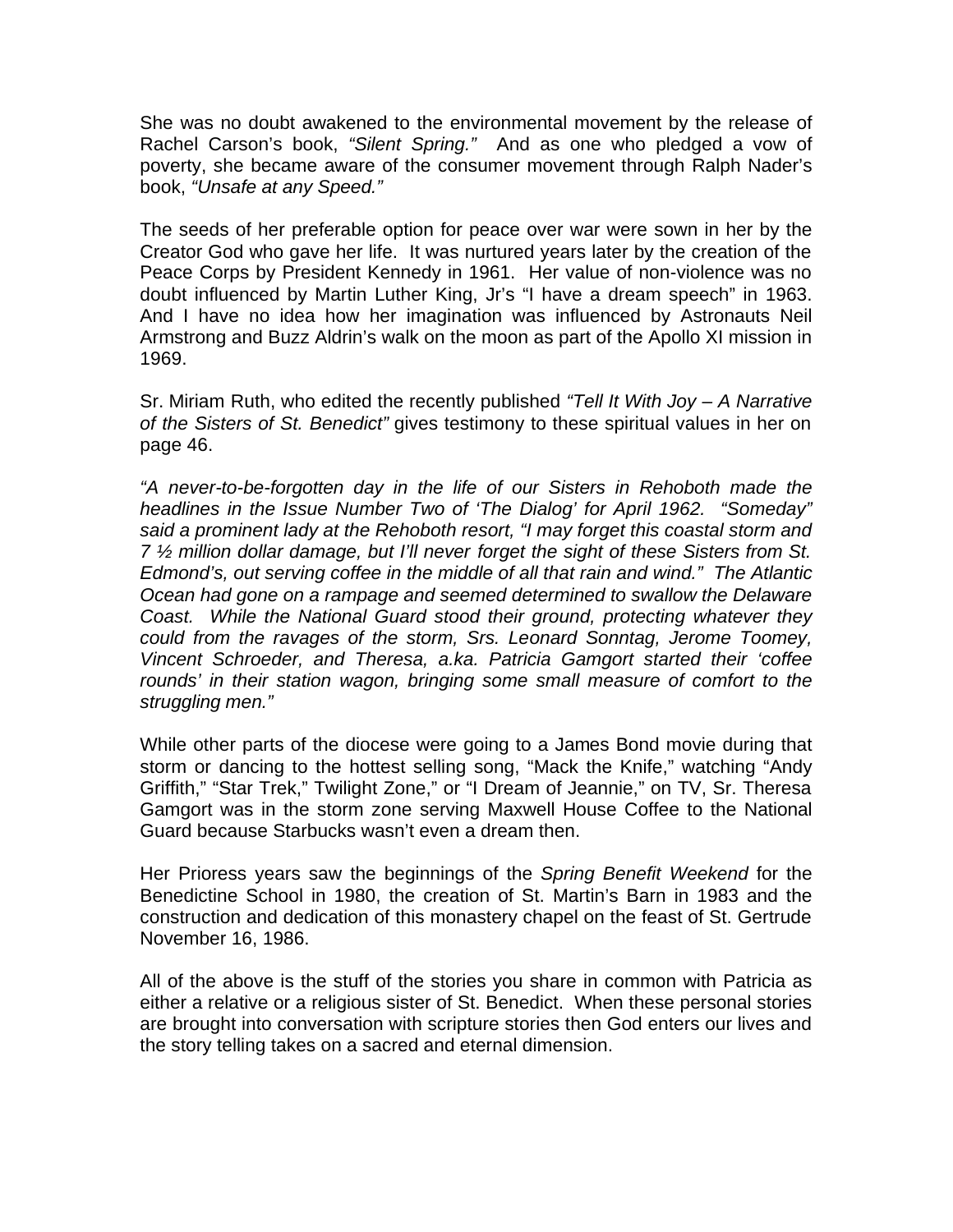The stories Sr. Patricia chose for this Jubilee liturgy speak about God entering the lives of the Jewish people in Palestine through the wisdom writer Sirach, God entering the lives of the Christian converts in Corinth through the witness of St. Paul and God entering the lives of the community founded by St. Luke through the Annunciation story.

Born and bred in Jerusalem, Sirach was a highly respected scribe and teacher, a man of culture who traveled and possibly served as an emissary to foreign courts. In later years he founded and ran a school imparting to youth his deep knowledge and love of the scriptures as well as the practical wisdom he had acquired in his experience.

One of Israel's great ancestor's was Simon II, a high priest, whose zeal for public worship stirred great devotion for Yahweh in the hearts of the chosen people. Sirach included Simon as one of the great hero's after the exile. The beautiful prayer in verses 22-24 were pronounced by the high priest only, as a blessing prayer over the people on the great Day of Atonement.

St. Paul developed his own style of greeting and blessing as expressed in his first letter to the Corinthians. It became his customized way to signify the gracious goodness of God and the gifts that are the effect of God's generosity. "Grace" is the gift God gives to all who were saved in the life, death and resurrection of Christ. "Peace" is the fruit of salvation God gives in Christ. This genuine "Peace" includes the forgiveness of sins and reconciliation with God as well as harmony with all humanity. These blessings, grace and peace are the desires of Paul's heart for the community he founded in Corinth. They are the essential blessings of Christianity. Paul reminds the Corinthian Christians to enjoy them because they are the brothers and sisters of Jesus Christ, and children of his father. In one respect this greeting was politically correct since the dissension and disharmony that had shattered their community will be the focus of his letter. By greeting them this way Paul hopes they will work toward the kind of harmony that exists between the heavenly father and son who are the source of their new dignity.

Finally, the Annunciation of the birth of Jesus in St. Luke's gospel concludes with Mary's song of Thanksgiving following the affirming way her cousin Elizabeth greeted her into her home. This poetic canticle expresses deep emotion and strong convictions. Similar in tone and style to the canticle of Hannah it extols the fruits of faith and of lowly dependence on God. There is a prophetic ring to Mary's words especially about God exercising power in caring for the needy. This poignant prayer is known as the Magnificat. It is Mary's way of making God look good.

In the fifth century the holy twins, Scholastica and Benedict, followed Mary's example and made God look good for people in Europe hungering for a more devout life. Their Magnificat was a rule of life for women and men called to